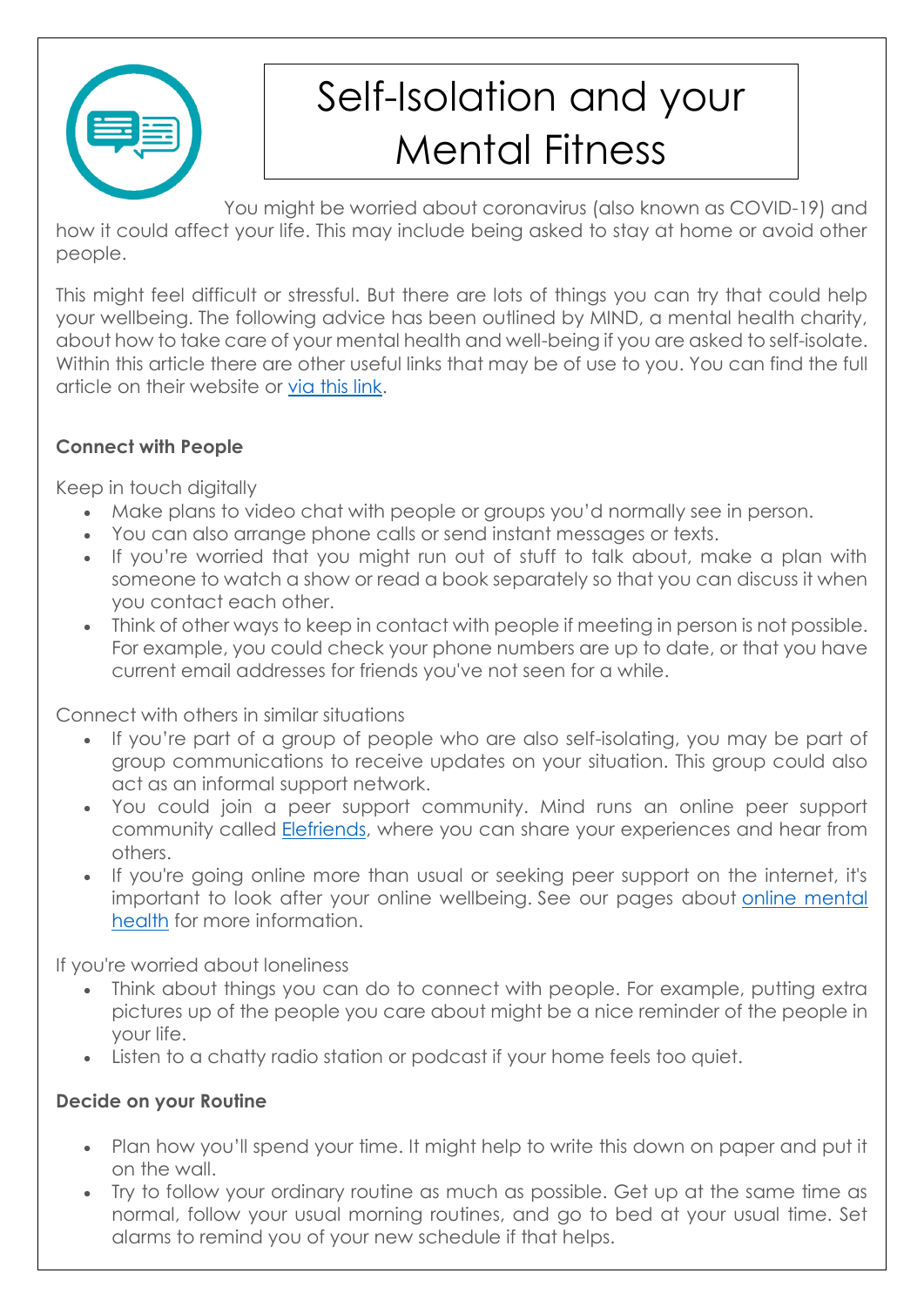- If you aren't happy with your usual routine, this might be a chance to do things differently. For example, you could go to bed earlier, spend more time cooking or do other things you don't usually have time for.
- Think about how you'll spend time by yourself at home. For example, plan activities to do on different days or habits you want to start or keep up.

If you live with other people, it may help to do the following:

- Agree on a household routine. Try to give everyone you live with a say in this agreement.
- Try to respect each other's privacy and give each other space. For example, some people might want to discuss everything they're doing while others won't.

#### **Try to Keep Active**

Build physical activity into your daily routine, if possible. Most of us don't have exercise equipment like treadmills where we live, but there are still activities you can do. Exercising at home can be simple and there are options for most ages and abilities, such as:

- cleaning your home
- dancing to music
- going up and down stairs
- [seated exercises](https://www.nhs.uk/live-well/exercise/sitting-exercises/)
- online exercise workouts that you can follow
- sitting less if you notice you've been sitting down for an hour, just getting up or changing position can help.

See also the 'Keep Active' suggestions recently shared by CHS.

#### **Get as Much Sunlight, Fresh Air and Nature as You Can**

Spending time in green space or bringing nature into your everyday life can benefit both your mental and physical wellbeing. It can improve your mood, reduce feelings of stress or anger, and make you feel more relaxed.

It's possible to still get these positive effects from nature while staying indoors at home. You could try the following:

- Spend time with the windows open to let in fresh air.
- Have flowers or potted plants in your home.
- Use natural materials to decorate your living space, or use them in art projects. This could include leaves, flowers, feathers, tree bark or seeds.
- Arrange a comfortable space to sit, for example by a window where you can look out over a view of trees or the sky, or watch birds and other animals.
- Grow plants or flowers on windowsills. For example, you could buy seeds online or look for any community groups that give away or swap them.
- Look at photos of your favourite places in nature. Use them as the background on your mobile phone or computer screen, or print and put them up on your walls.
- Listen to natural sounds, like recordings or apps that play birdsong, ocean waves or rainfall. Get as much natural light as you can. Spend time in your garden if you have one, or open your front or back door and sit on the doorstep.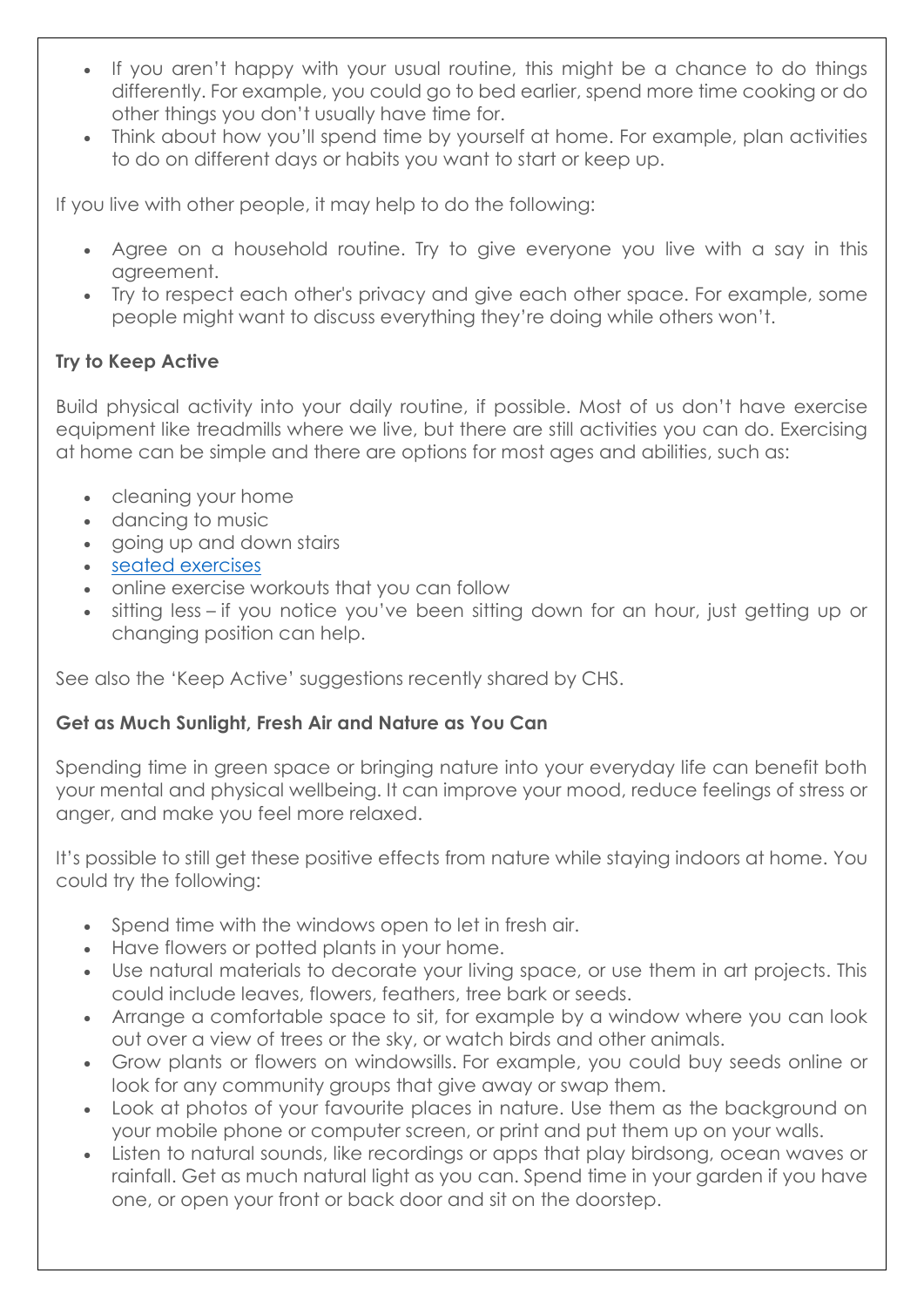#### **Keep Your Mind Stimulated**

- **CHS will be sharing ways in which you can access online books to read. Make use of this and transport yourself to another world!**
- Keep your brain occupied and challenged. Set aside time in your routine for this. Read books, magazines and articles. Listen to podcasts, watch films and do puzzles.
- Some libraries have apps you can use to borrow ebooks, audiobooks or magazines from home for free, if you're a library member.
- [FutureLearn](https://www.futurelearn.com/) and [OpenLearn](https://www.open.ac.uk/about/open-educational-resources/openlearn) have free online courses you could try.
- There are lots of apps that can help you learn things, such as a foreign language or other new skills.

# **Find Ways to Relax and be Creative**

There are lots of different ways that you can relax, take notice of the present moment and use your creative side. These include:

- arts and crafts, such as drawing, painting, collage, sewing, craft kits or upcycling
- $\bullet$  DIY
- colouring
- mindfulness
- playing musical instruments, singing or listening to music
- writing
- yoga
- meditation.

See our pages on [relaxation](https://www.mind.org.uk/information-support/tips-for-everyday-living/relaxation/) and [mindfulness](https://www.mind.org.uk/information-support/drugs-and-treatments/mindfulness/) for more information and ideas.

# **Take care with News and Information**

- Stay connected with current events, but be careful where you get news and health information from.
- . If news stories make you feel anxious or confused, think about switching off or limiting what you look at for a while.
- Social media could help you stay in touch with people, but might also make you feel anxious including if people are sharing news stories or posting about their worries. Consider taking a break or limiting how you use social media. You might decide to view particular groups or pages but not scroll through timelines or newsfeeds.

# **If You're Feeling Anxious**

- If you have [panic attacks](https://www.mind.org.uk/information-support/types-of-mental-health-problems/anxiety-and-panic-attacks/panic-attacks/) or [flashbacks,](https://www.mind.org.uk/information-support/types-of-mental-health-problems/post-traumatic-stress-disorder-ptsd/self-care-for-ptsd/) it might help to plan a 'safe space' in your home that you'll go to.
- You can also find ways to comfort yourself if you're feeling anxious. For example, there are [games and puzzles you can use to distract yourself,](https://www.mind.org.uk/need-urgent-help/how-can-i-distract-myself/games-and-puzzles/) and [breathing](https://www.mind.org.uk/information-support/types-of-mental-health-problems/anxiety-and-panic-attacks/self-care-for-anxiety/)  [exercises](https://www.mind.org.uk/information-support/types-of-mental-health-problems/anxiety-and-panic-attacks/self-care-for-anxiety/) which may help.

The British Association for Counselling and Psychotherapy (BACP) has more information on [how to cope if you're feeling anxious about coronavirus.](https://www.bacp.co.uk/news/news-from-bacp/2020/28-february-coronavirus-anxiety-how-to-cope-if-you-re-feeling-anxious-about-the-outbreak/)